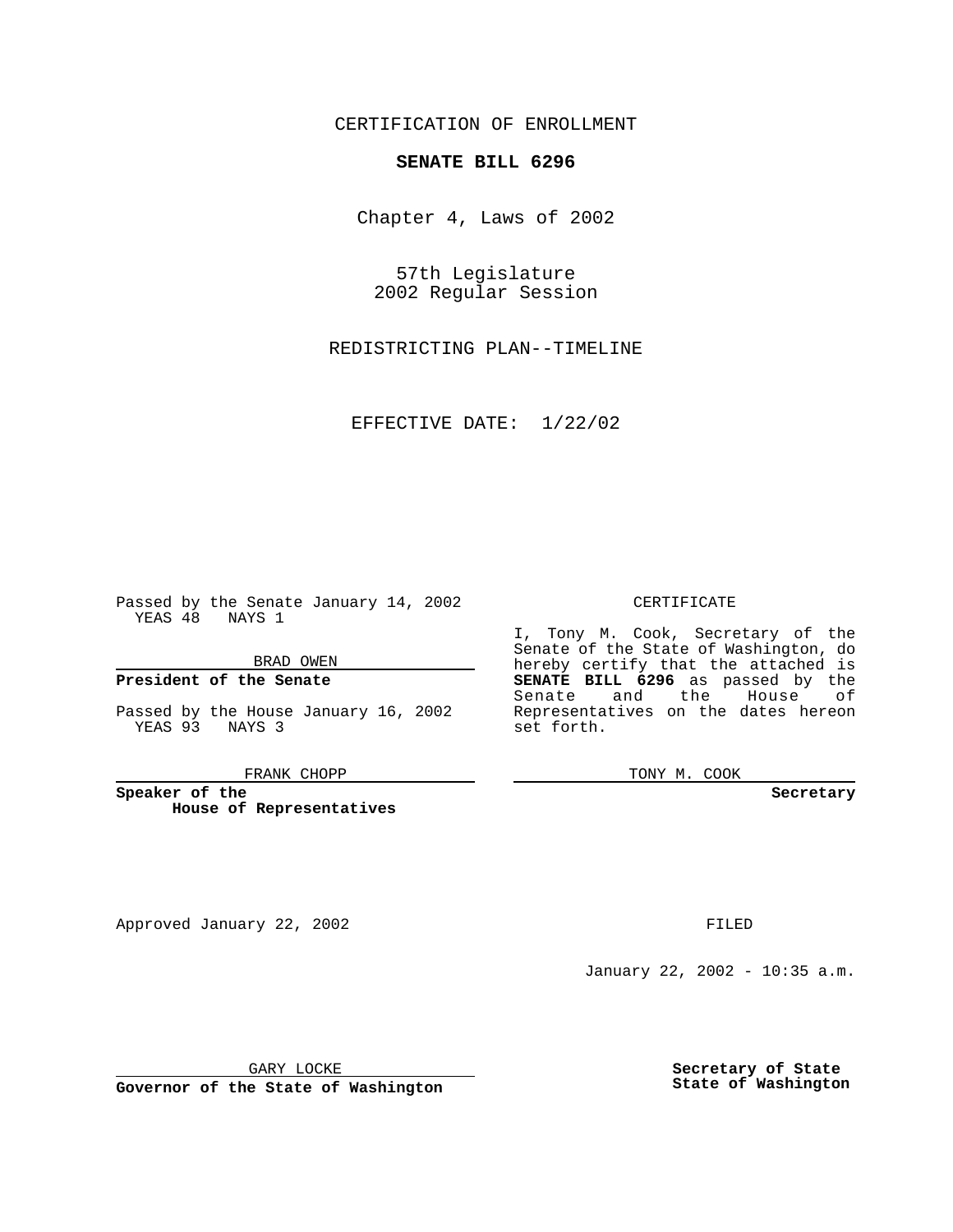# **SENATE BILL 6296** \_\_\_\_\_\_\_\_\_\_\_\_\_\_\_\_\_\_\_\_\_\_\_\_\_\_\_\_\_\_\_\_\_\_\_\_\_\_\_\_\_\_\_\_\_\_\_

\_\_\_\_\_\_\_\_\_\_\_\_\_\_\_\_\_\_\_\_\_\_\_\_\_\_\_\_\_\_\_\_\_\_\_\_\_\_\_\_\_\_\_\_\_\_\_

Passed Legislature - 2002 Regular Session

### **State of Washington 57th Legislature 2002 Regular Session**

By Senators Snyder, West, Horn, Carlson and T. Sheldon; by request of Attorney General and Redistricting Commission

READ FIRST TIME 01/14/02. UNDER SUSPENSION OF RULES, READ SECOND AND THIRD TIMES AND PASSED.

1 AN ACT Relating to the timeline for submission of a redistricting 2 plan by the redistricting commission; amending RCW 44.05.100; creating 3 a new section; and declaring an emergency.

4 BE IT ENACTED BY THE LEGISLATURE OF THE STATE OF WASHINGTON:

5 **Sec. 1.** RCW 44.05.100 and 1995 c 88 s 1 are each amended to read 6 as follows:

7 (1) Upon approval of a redistricting plan by three of the voting 8 members of the commission, but not later than ((December 15th)) January 9 1st of the year ending in  $((one))$  two, the commission shall submit the 10 plan to the legislature.

 (2) After submission of the plan by the commission, the legislature shall have the next thirty days during any regular or special session to amend the commission's plan. If the legislature amends the commission's plan the legislature's amendment must be approved by an affirmative vote in each house of two-thirds of the members elected or appointed thereto, and may not include more than two percent of the population of any legislative or congressional district.

18 (3) The plan approved by the commission, with any amendment 19 approved by the legislature, shall be final upon approval of such